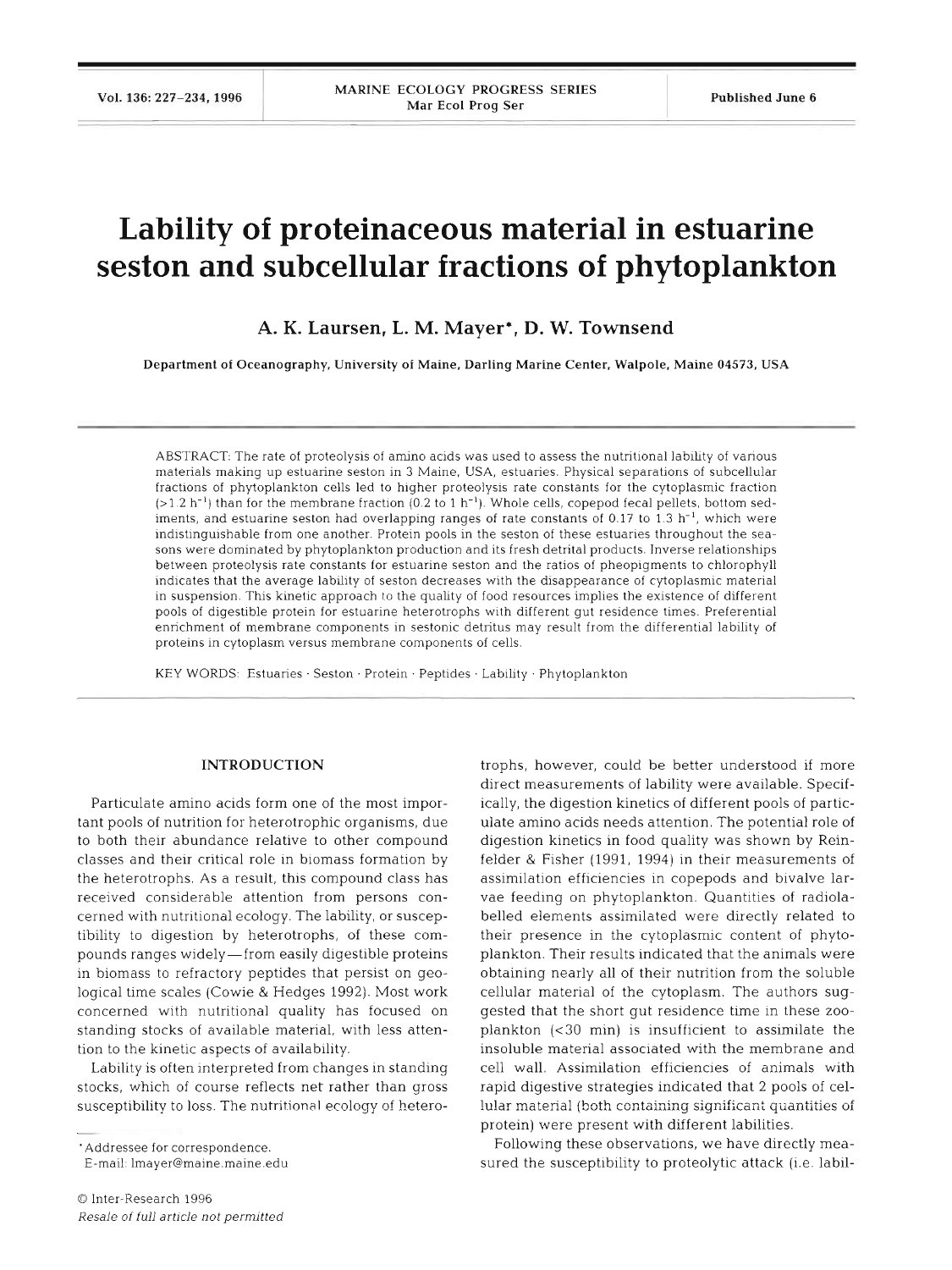ity) of several materials that contribute to estuarine seston, including phytoplankton cells and their cytoplasmic and membranous fractions, zooplankton fecal pellets and estuarine bottom sediments. We have also measured the lability of bulk estuarine seston, along with other environmental variables, to test if variations in the seston's lability might be related to the concentrations of these possible contributors. Our measure of lability assays the rate of hydrolysis of enzymatically hydrolysable amino acids (EHAA) under attack by a standard protease (Mayer et al. 1995).

## **METHODS**

Field sampling. Estuarine seston samples were collected in the Damariscotta, Sheepscot, and Kennebec River estuaries, located adjacent to one another along the west central coast of Maine, USA. The 3 systems share many characteristics, but differ in their freshwater inflow, receiving ca  $10^0$ ,  $10^1$ , and  $10^2$  m<sup>3</sup> s<sup>-1</sup>, respectively. Estuarine samples were collected during September 1994, and February, May, June, July, and August 1994, using Niskin bottles. Water samples were prefiltered through 200 or 225 pm mesh to remove zooplankton and larger particles determined to be outside the feeding range of a typical filter feeder. The samples were then filtered immediately for analysis of EHAA (2 to 4 1, 47 mm Whatman GF/C), phytoplankton pigments (2 1, 47 mm GF/C), total carbon and nitrogen (CHN) (0.5 1, 25 mm GF/C), and total suspended particulate material (SPM) (0.5 1,  $0.4 \, \mu m$  47 mm Poretics PCTE). All filters, with the exception of SPM, were frozen shipboard at  $-20^{\circ}$ C and transferred to a  $-80^{\circ}$ C freezer within 2 to 6 h of collection.

EHAA analysis. Filters for the determination of EHAA were analyzed using the enzymatic digestion technique of Mayer et al. (1995), modified for filters. Ten m1 of 0.1 M sodium phosphate buffer (pH 8, poisoned with pentachlorophenol and sodium arsenate) was added to the filters in plastic scintillation vials and incubated for 1 h to inhibit bacterial uptake of amlno acids. To begin the enzymatic digestion, 1 m1 of 1.0 mg ml-' proteinase K (Sigma, St. Louis, MO, USA, crude fungal protease) was added to each via1 and the samples were incubated on a rotary shaker for 6 h. Subsamples were collected immediately after buffer addition as sample blanks (time,  $t = -1$  h), immediately before and after addition of enzyme  $(t = -0$  h and  $t =$ 0 h, respectively), and at 1, 3, and 6 h. The sampling before enzyme addition  $(t = -0)$  was only necessary for fresh cultures and cell fractionation experiments. The low molecular weight material solubilized from the substrate was separated from the analytical enzymes

by trichloroacetic acid precipitation, followed by 6 N HCl hydrolysis of the low molecular weight fraction, and analysis of total amino acids as their ortho-phthaldialdehyde (OPA) derivatives with a Hitachi F-4500 spectrofluorometer. Details are provided in Mayer et al. (1995). Relative standard deviations for the 8 analytical replicates from each digested filter were <10%.

The rate constants for hydrolysis were calculated by fitting the 0 to 6 h time course data to the exponential equation

$$
C_t = C_A - C_S \exp(-kt) \tag{1}
$$

where  $C_t$  is the EHAA concentration at time  $t$ ,  $C_A$  is the asymptotically approached total EHAA concentration,  $C_S$  is the EHAA concentration of the slowly hydrolyzable pool of peptide substrate, and k is a first-order rate constant describing the slower hydrolysis of the peptide substrate by the analytical enzymes. These time course incubations were performed on a subset of the samples, from 10 stations in the Damariscotta in May and from **3** stations in each of the **3** estuaries in the months June, July, and August 1995. Single-point EHAA concentrations (6 h incubation) were measured on all other samples collected, typically 4 to 6 depths from 6 to 11 stations in each estuary.

Pigment analysis. Phytoplankton pigments were measured in estuarine seston by **2** methods, in order to assess the status of its phytoplanktonic components. All samples collected were analyzed in duplicate for chlorophyll a and pheopigments, using the standard fluorometric technique with acidification step (Parsons et al. 1984). Detailed pigment compositions were determined on the subset of samples used for EHAA kinetics. Pigments were extracted according to the procedure of Bidigare (1991) and analyzed using high performance liquid chromatography (HPLC) following the method of Van Heukelem et al. (1992). Pigments were identified and quantified based on comparisons with standards analyzed by the same procedure. (Available standards were obtained from Sigma. Fucoxanthin and peridinin were graciously provided by R. Bidigare and D. Repeta, respectively.) For those standards not commercially available, such as the chlorophyll degradation products, retention times were determined using the products of controlled degradations of pure culture extracts (Barrett & Jeffrey 1971) and concentrations calculated using referenced extinction coefficients (Lorenzen & Downs 1986).

Phytoplankton cell fractionations. Fresh cultures of Tetraselmis suecica, Isochrysis galbana, Rhodomonas sp., and Thalassiosira pseudonana (3H) were used to examine the lability of EHAA in live algae. Growth conditions were 24 h of light in f/2 medium with sterilized seawater for approximately 1 wk. All 4 species were separated into cytoplasmic and membranous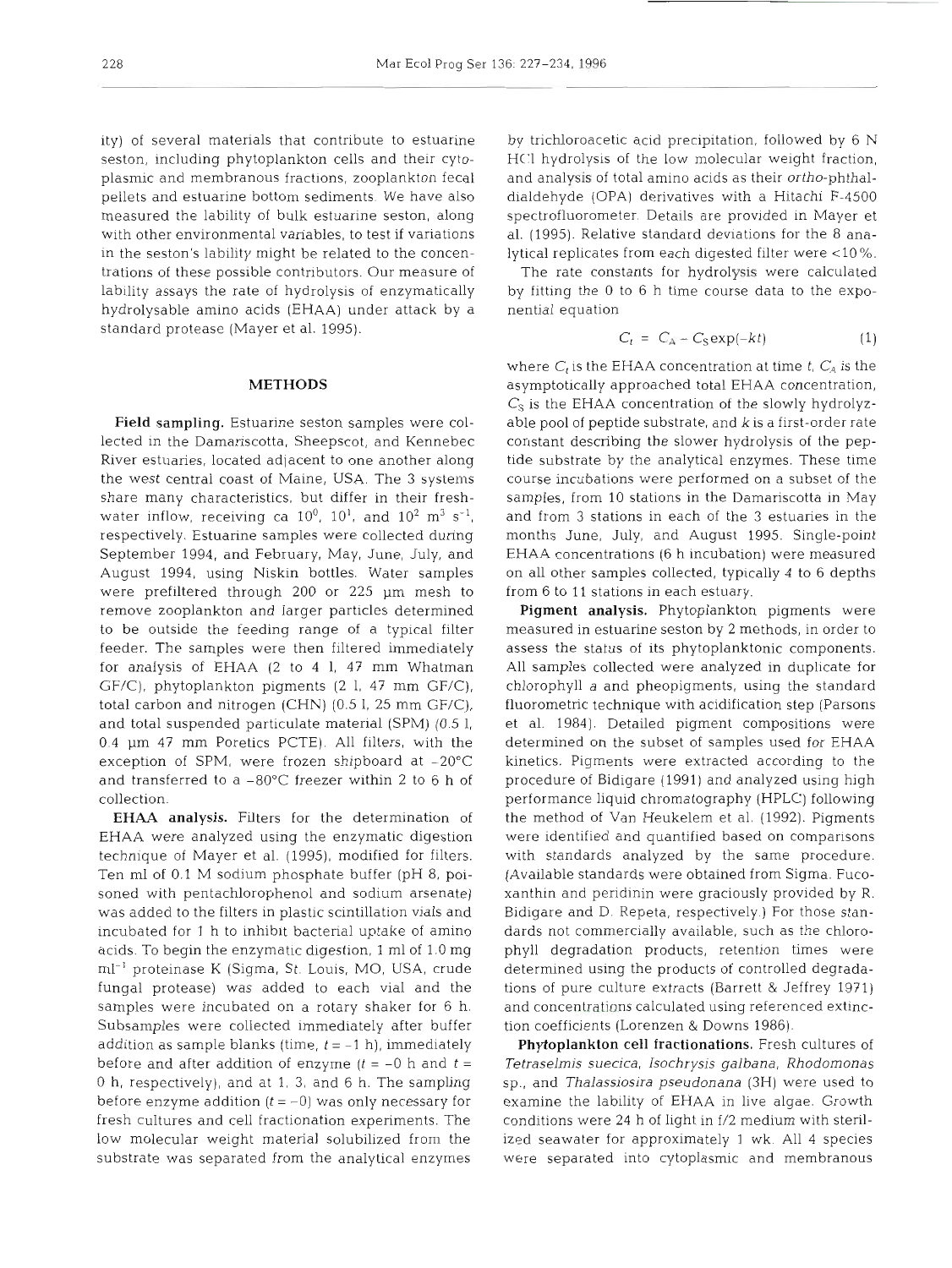fractions to determine the lability of EHAA from these fractions. Cytoplasmic fractions were analyzed from *Tetr-aselmis suecica* and *Thalassiosira pseudonana*  samples only, while membranous fractions were analyzed from all 4 species. In addition, all of the culture species were analyzed as whole unfractionated cells.

Phytoplankton cultures were fractionated following the basic procedure of Hellebust & Craigie (1978). Pure cultures (50 to 150 ml, depending on culture density) were separated from the culture medium by centrifugation (5 min, 8000  $\times$  q, Sorvall RC-5B), and resuspended in 15 to 25 m1 artificial seawater (30 psu). Microscopy revealed no evident cell damage. Cells were lysed by sonicating over ice for a total of 1.5 min in 15 S bursts (Fisher 300, 35%, 4 mm tip). Samples were then immediately centrifuged at high speed (60 min,  $48000 \times q$ , 0 to 5<sup>o</sup>C) to separate into cytoplasmic (supernatant) and membranous (pellet) fractions. These fractions were frozen  $(-20^{\circ}C)$  and analyzed for the kinetics of **EHAA** digestion, as described above, within 1 to 2 d.

**Other analyses and experiments.** Total particulate carbon and nitrogen concentrations were measured on a Perkin Elmer 2400 Series I1 CHNO/S Elemental Analyzer Total SPM was evaluated according to Strickland & Parsons (1972).

To establish the lability of a component representing digested material from zooplankton consumption, copepod fecal pellets were collected from the bottom of a culture flask of *Calanus finmarchicus* (fed on a diet of mixed flagellates), examined to remove any copepods, centrifuged to remove the culture medium, and frozen at -20°C. The pellets were then resuspended in poisoned phosphate buffer, and analyzed for **EHAA**  following primarily the procedure described above for filters. The only modification was a brief centrifugation of the sample before subsampling to prevent loss of pellet mass. Following the 6 h digestion process and a final centrifugation, the remaining buffer was decanted and the pellets were freeze-dried. **EHAA** content was normalized to the final dry weight of the analyzed pellets.

EHAA from bottom sediment samples were previously analyzed by L. Schick according to the procedure of Mayer et al. (1995). Only frozen sediment samples were used for this study, to remain consistent with sample pretreatment of the seston.

## **RESULTS**

The lability of several possible components of seston, including algal cells, fecal pellets, and bottom sediment, was analyzed by comparing their hydrolysis rate constants. Our assay measures hydrolytic production of low molecular weight (MW) peptides and<br>monomeric amino acids that are absorbable by meta-<br>zoan systems (Matthews 1991). Time courses of diges-<br>tion of most material showed no low MW material<br>until the analytical e

(plotted as  $-0.1$  h). The hydrolysis rate constant then<br>becomes a measure of the hydrolytic lability of the<br>high MW material and is comparable among all types<br>of samples analyzed regardless of the quantity of low<br>MW mate



Fig 1. Time courses of EHAA evolution from phytoplankton cell separations of 3 replicate cultures of *Tetraselmis* suecica and one of *Thalassioslra jlseudonana.* **(m)** C7ytop1asm; (U)  $(h^{-1})$  are (a) cytoplasm: 18.4, membrane: 0.56; (b) cytoplasm: 23.9, membrane: 0.22; (c) cytoplasm: 2.49, membrane: 0.3; (d) cytoplasm: 1.3, membrane: 0.4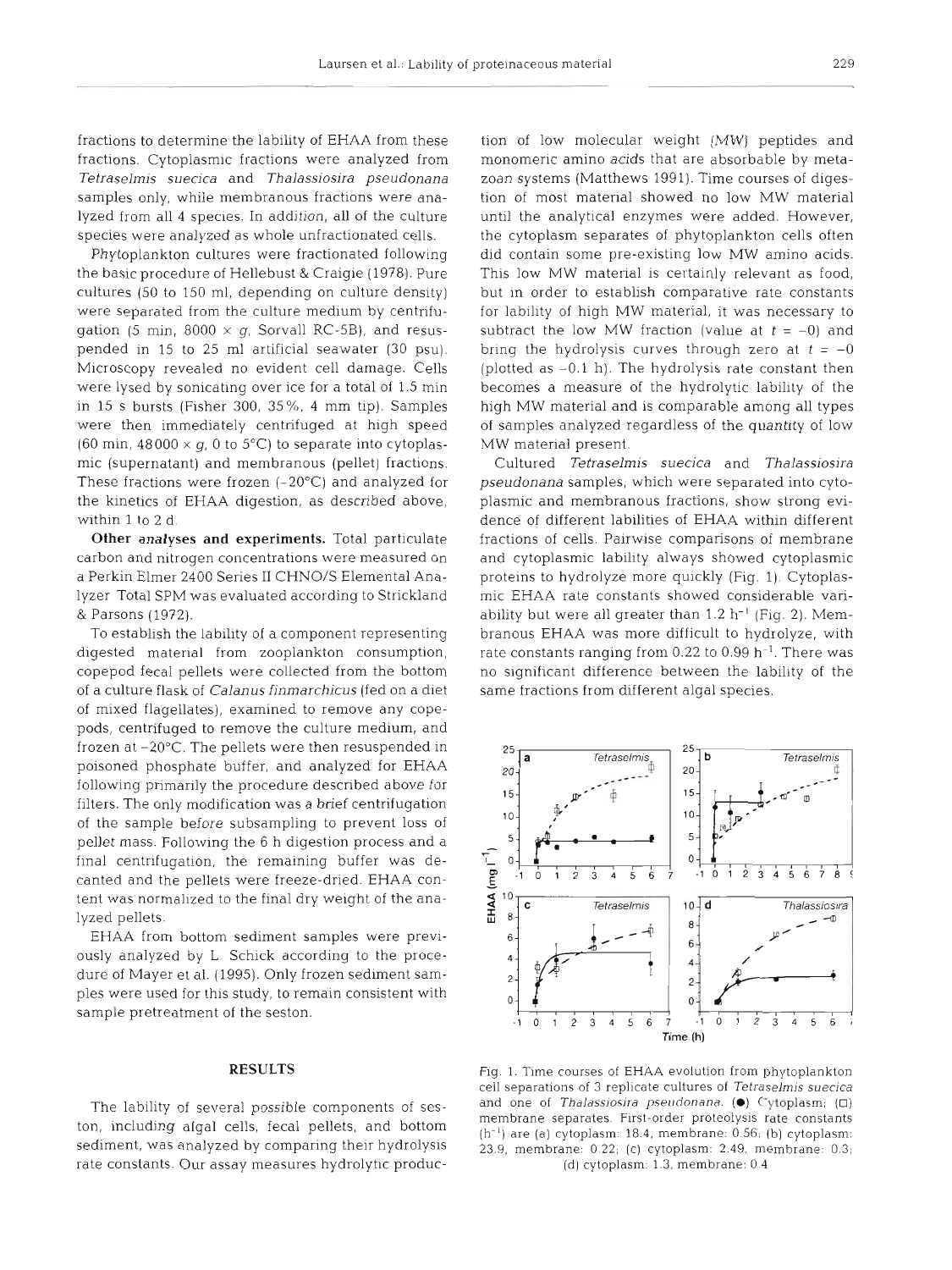Fig. 2. Proteolysis rate constants  $(h^{-1})$  for all cell separates, whole cells, fecal pellets, and bottom sediment. Replicates are grouped. TTM: Tetraselmis suecica: Thal: Thalassiosira pseudonana; Iso: Isochrysis galbana; Rhodo: Rhodomonas sp.; memb. membrane, cyto: cytoplasm; copep fec: fecal pellets from Calanus finmarchicus fed on mixed flagellate diet; sediment: bottom sediment from the Damariscotta estuary

The cytoplasm fractions accounted for 20 to 60% (mean =  $46\%$ , n = 14) of the total EHAA recovered and the membrane fractions accounted for the remaining 40 to 80% (mean =  $54\%$ , n = 14). These percentages can vary depending on the growth phase of the phytoplankton cells, with more protein in the membrane during the exponential growth phase (Reinfelder & Fisher 1991). Thus, with a significant fraction of the EHAA in the membrane fraction, coupled to considerable variability in rate constants, we found no significant difference between whole cell and membrane fractions with this small number of samples.

The rate constant for EHAA hydrolysis in the copepod fecal pellet was  $0.75$  h<sup>-1</sup>, similar to those of the membrane fractions and whole cells. Rate constants for 3, freeze-dried, bottom sediment samples were also similar, at 0.37, 0.72 and 1.3  $h^{-1}$  (Fig. 2).

Samples of estuarine seston showed excellent fits to the first-order rate law (Fig. 3). Hydrolysis rate constants of field samples from the Damariscotta, Sheepscot, and Kennebec estuaries ranged from 0.17 to  $1.1$   $h^{-1}$ . Surface and bottom water samples were collected and analyzed with the hypothesis that some **dif**ference in the nature of EHAA would be seen between surface phytoplankton and resuspended bottom sediments, but differences were not significant.



Concentrations of EHAA in the 3 estuaries ranged from 0.04 to 0.87 mg  $l^{-1}$  during May through August, with highest values in the Damariscotta estuary during June, closely followed by those in the Kennebec also during June. These high values corresponded with a secondary spring phytoplankton bloom during June in all 3 estuaries with chlorophyll a values peaking between 4.0 and 8.7  $\mu$ g l<sup>-1</sup>. Concentrations of EHAA in the Sheepscot were about half those of the other 2 systems, a ratio which remained consistent throughout much of the summer. Over the summer, chlorophyll a concentrations ranged from 0.16 to 10.2  $\mu$ g l<sup>-1</sup> in the 3 estuaries. Chlorophyll degradation products were usually present in lower concentrations. Chlorophyll a concentrations followed patterns similar to the EHAA concentrations, both temporally and spatially. Fucoxanthin was the primary carotenoid found, consistent with a dominance of diatoms in cell counts (M. Wong pers. comm.).

The contribution of live algal cells to particulate organic nitrogen (PON) was estimated assuming a C:chlorophyll ratio of 50 and a C:N ratio of **7** for phytoplankton. In the **3** estuaries, phytoplankton contributed 31 to 93% of the total PON, with maxima during June. Because of the variability of the C:chlorophyll ratio from the literature, this calculation merely shows that phytoplankton biomass made up a significant to major fraction of the PON Similarly, the contribution of EHAA-nitrogen to the total PON was calculated assuming an EHAA:N ratio of 6, due to the fact that the amino acid composition of EHAA is similar to that of average biological proteins (Mayer et al. 1995).



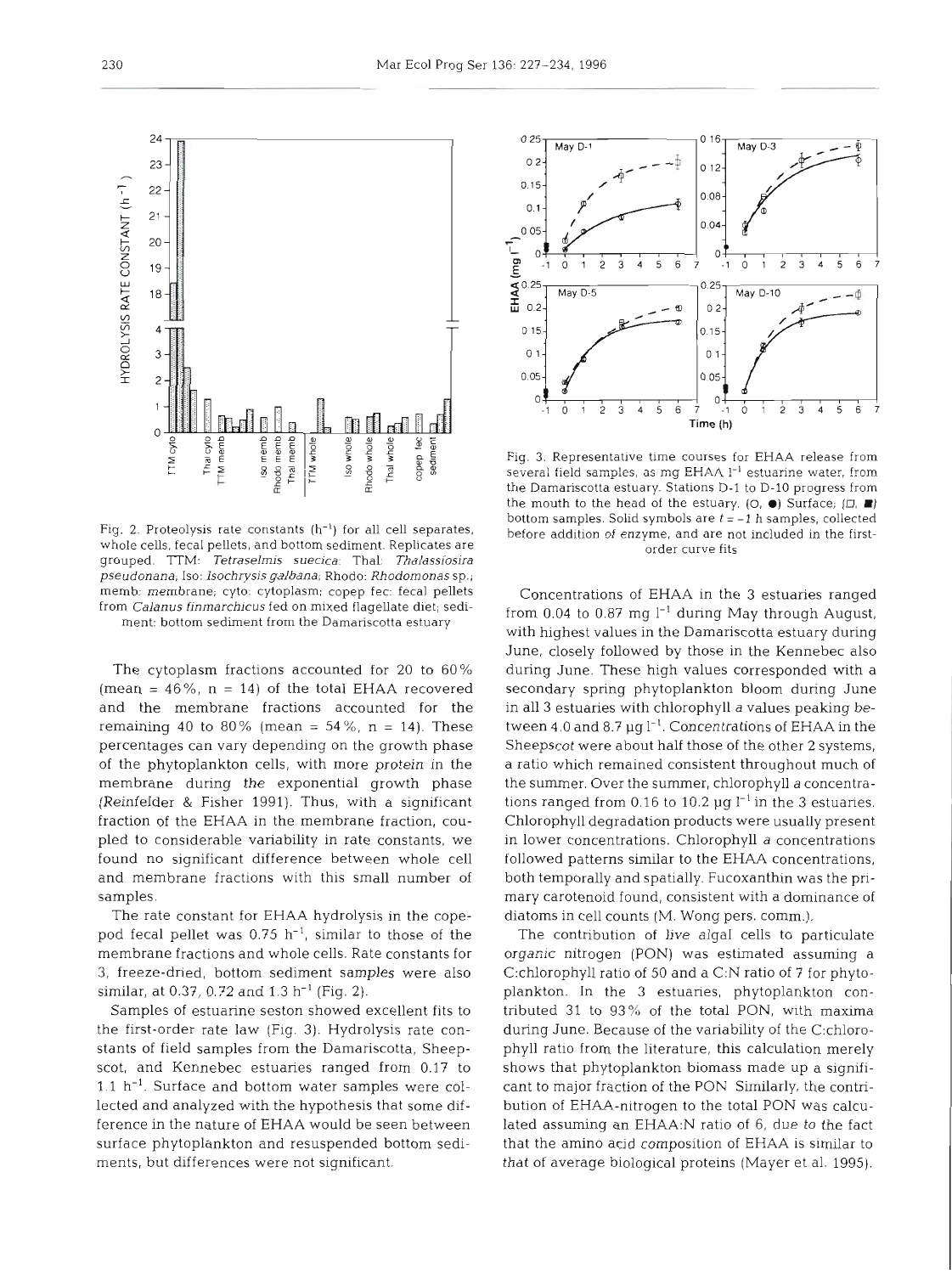

Fig. 4. Scatter plots of EHAA and particulate organic nitrogen (PON) vs chlorophyll and suspended particulate matter (SPM), for all data taken in the **3** estuaries over the year. While all correlations are significant, EHAA and PON correlate more strongly with chlorophyll than with SPM

much higher proportion than has been found for nitro- introduction to the water column. gen in bottom sediments (Mayer et al. 1995). Stronger Is the sestonic EHAA in the form of living or detri-

EHAA thus made up 37 to 63% of the PON, which is a ily from recent algal production rather than sediment

correlations of both the EHAA and total PON with tal algal material? Frequency histograms of the chlorophyll a than with total SPM (Fig. 4) reinforce the EHAA:chlorophyll a ratio of the estuarine samples inference that the nitrogenous materials derive primar- (Fig. 5) provide some indication. Diatoms, which dom-

Fig. 5. Ratios of sestonic EHAA to chlorophyll for **<sup>o</sup>** each estuary from September 1993 to August 1994. plotted as frequency histograms. Maximum x-axis value for frequency has been normalized to the same length for all plots to increase legibility Length of bars is thus relative fraction of total samples. The typical live phytoplankton value encountered in the literature is 40, and is indicated by a dashed line. Values above 100 likely indicate the presence of detrital EHAA in excess of that provided by live phytoplankton

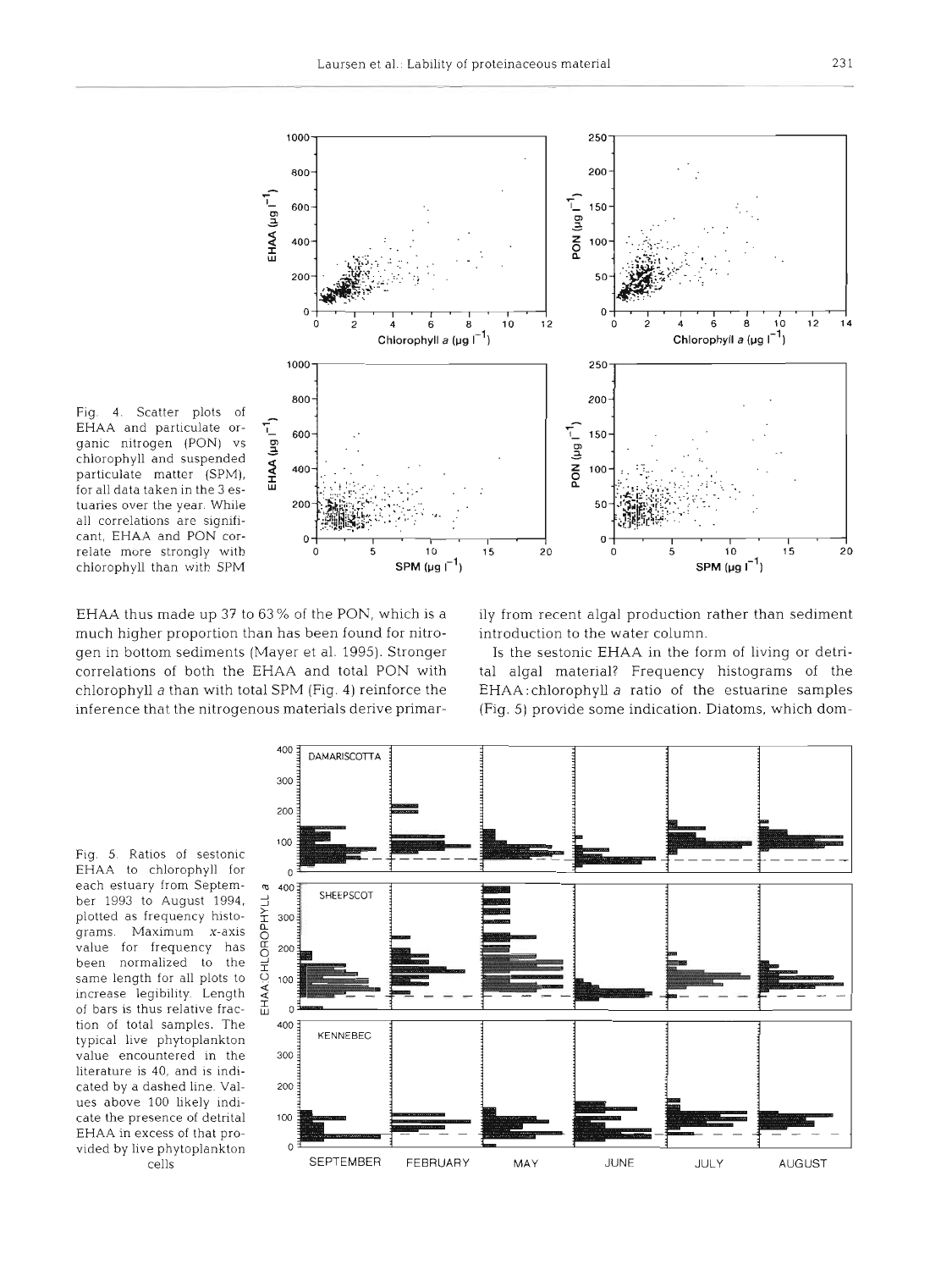inated the flora in these estuaries, typically have protein:chlorophyll a ratios of 20 to 100 on a wt/wt basis, though values up to 172 have been reported (Moal et al. 1987, Dortch & Packard 1989) Values >l00 were commonly found at most times of the year in our study, which probably indicates the presence of detrital EHAA in addition to the EHAA provided by live cells. The June samples, with a strong mode at a ratio of 40, corresponded to the secondary spring bloom with high chlorophyll a concentrations. Samples from other months were typically dominated by higher values, with an occasional mode also at ca 40 (e.g. May Kennebec samples). The summer values following the June bloom (July, August) were particularly high, corresponding with maximum levels of algal pigment decay products (authors' unpubl. data). Overall, the EHAA :chlorophyll a ratio and its close proximity to typical phytoplankton culture ratios suggests that the EHAA was contained in either living cells or fairly fresh detritus derived from recent algal production. However, the uncertainty in the ratio for living cells precludes accurate quantitation of the relative amounts of live and detrital algal material.

Concentrations of SPM reflected the different volumes of freshwater inflow. SPM in the Damariscotta ranged from  $0.1$  to  $8.0$  mg  $1^{-1}$ . The Sheepscot, with an order of magnitude greater freshwater input, had slightly higher SPM concentrations ranging from 0.4 to 12.3 mg  $l^{-1}$  SPM in the Kennebec, which has still another order of magnitude greater inflow, was the most concentrated of the three, ranging from 0.5 to 44 mg  $l^{-1}$ . Values increased towards the heads of all 3 estuaries. Particulate organic matter (POM, calculated as  $2 \times$  particulate organic carbon) generally made up 20 to 50 % of the SPM.

### **DISCUSSION**

The algal fractionation experiments showed that EHAA from cytoplasmic material is much more labile than that from cell membranes. The slowness of digestion of the membrane proteins is due to their partial embedding in the lipid bilayer. The embedded portions of membrane proteins are protected against access by proteolytic enzymes (Walker & Fearnley 1986), until they can be separated from the lipid by lipolytic or detergent action. We found occasional rapid hydrolysis of a small fraction of membrane proteins, which likely represents their exposed peptide constituents. Lability of algal proteins is therefore dependent on their location in the cell. Growth phase may affect lability of whole phytoplankton cells, as cell  $\frac{Fig. 6.$  Proteolysis rate constants for estuarine seston vs the protein is more concentrated in the membrane during pheopigment: chlorophyll *a* ratio (p < 0.001 the exponential growth phase and more concentrated

in the cytoplasm during the stationary phase (Reinfelder & Fisher 1991).

Analysis of the kinetics of EHAA digestion in fresh algal cultures (fractionated and whole cells), copepod fecal pellets, and sediments demonstrate a range in peptide lability. Different labilities of possible seston components indicated that fast and slow pools of EHAA do exist, and evidence for these pools can be sought in field situations. The correlations between the nitrogenous components of seston and chlorophyll, as well as the organic-rich nature of the seston (Fig. 4), indicate that the seston from these estuaries offer an opportunity to seek variations in EHAA lability that correspond to the transition from fresh phytoplankton cells to their detrital products.

The conversion of algal biomass to detritus might be expected to change the EHAA lability in seston from a relatively high value due to the presence of cytoplasmic material to lower values that reflect loss of the cytoplasmic component. Evidence for this change is observed in this data set through the inverse correlation between hydrolysis rate constants and chlorophyll a degradation products (Fig. 6). The inverse relationship is highly significant ( $p < 0.001$ ), showing that the conversion of algal biomass to detritus, likely resulting from grazing activity, lowers the average lability of the remaining peptide material.

We had originally expected more pronounced changes in the hydrolytic rate constant with different samples. It is possible that variations were dampened somewhat by freezing of the filters before analysis; logistic considerations prevented doing this study with unfrozen seston. Mayer et al. (1995) showed that freezing increases both the amount and rate constant of amino acids released upon proteolytic attack on sediment. Sun et al. (1993) showed that freezing increases the susceptibility of chlorophyll, another compound contained within lipid bilayers, to decay in sediments.



pheopigment: chlorophyll a ratio ( $p < 0.001$ ) for the months<br>June, July, and August. Pigments by the Parsons et al. me thod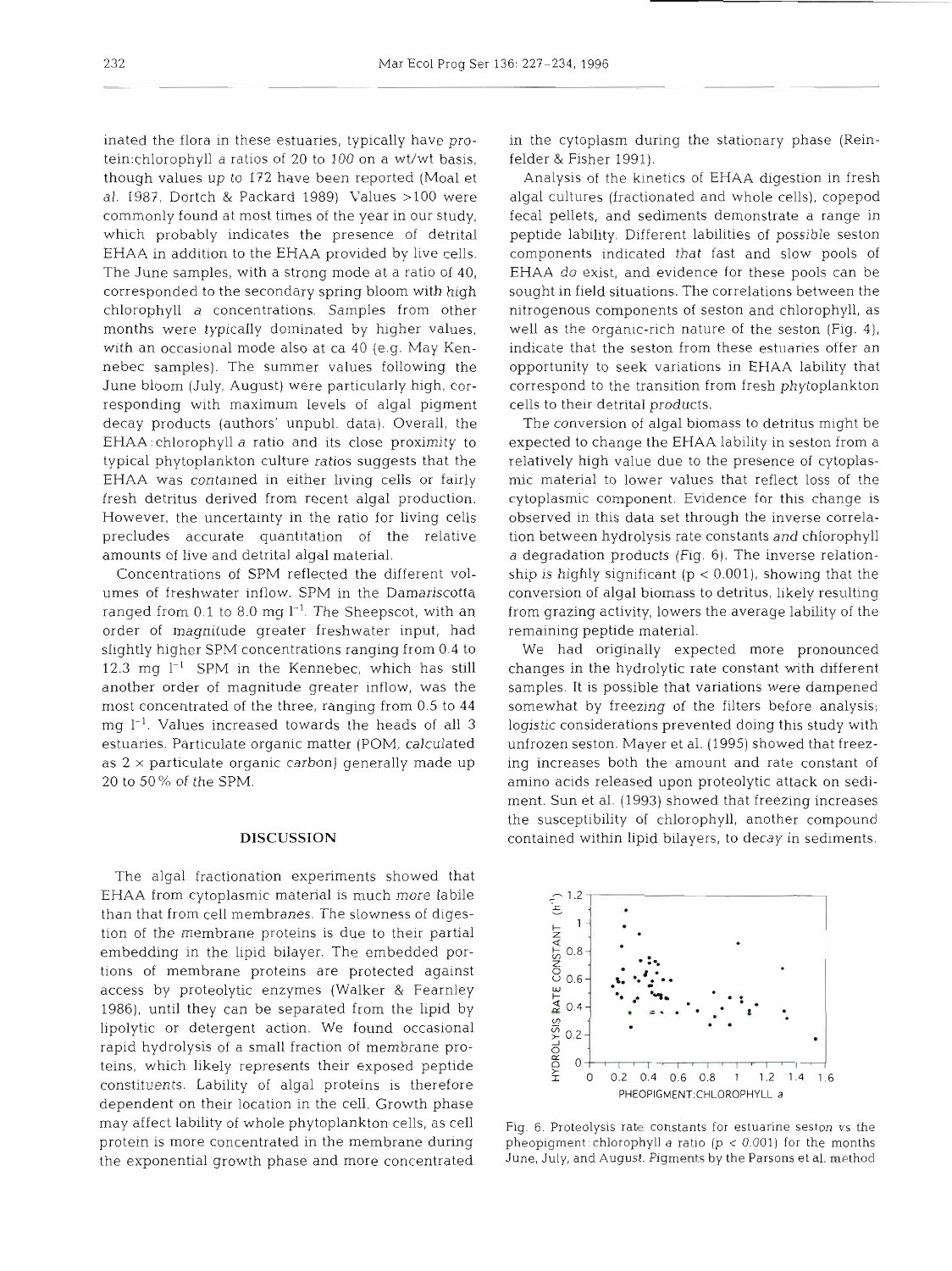Freezing may thus partially expose membrane proteins to proteolytic attack and obscure differences among samples.

Nevertheless, the overall correlations in Fig. 6 illustrate that the presence of intact phytoplankton cells provides a source of quickly digestible substrate for consumers. A low rate constant does not necessarily indicate lack of such quickly digestible substrate, because these rate constants represent averages of heterogeneous particle assemblages present in the seston. Averaging of EHAA lability across the many particles on a filter may not present an appropriate picture of the food available to an individual animal. Quickly digestible substrate is available to zooplankton through selective feeding (Poulet 1983, Cowles et al. 1988), even when its presence is not strongly indicated in the overall lability of particulates collected on a bulk-sampling filter.

These results suggest that detritus may be selectively enriched in membrane fragments of cells with associated proteins that have survived gut passage. Many zooplankton are capable of digesting components of membranes; for example, polyunsaturated fatty acids can be removed during gut passage (Prahl et al. 1984). Nevertheless, some membrane components, e.g. sterols, can transit the gut with relatively little loss. Sterols can rigidify regions of lipid bilayer membrane, so that this transit may represent gut passage of relatively indigestible membrane fragments. perhaps with associated proteins. Such a scenario would imply appearance of membrane fragments in the fine particle and colloidal size range, as in the prediction of Jumars et al. (1989) that inefficient digestion should lead to excretion of 'dissolved' materials. Evidence for this pathway includes the appearance of plant pigments in the colloidal size fraction (Bianchi et al. 1995), direct expulsion of lipid-associated proteins after protozoan digestion (Nagata & Kirchman 1992), and the budgetary loss of pigment from particulate fractions during copepod digestion (Roy et al. 1989). Bacterial membrane materials, which do not contain sterols, may also selectively survive gut passage; evidence is the recent discovery of bacterial porin proteins in the 'dissolved' fraction of seawater (Tanoue et al. 1995).

This suggestion that membrane proteins may be a source of slowly decomposable proteins in seston does not exclude other possibilities. For example, Mayer et al. (1995) suggested that bacterial S-layer proteins make up the slowly hydrolyzable fraction of EHAA in sediments.

The kinetics of EHAA digestion shown in this study does not necessarily equal the kinetics in animal guts. Hydrolysis rates under the protease conditions of this assay have been shown to equal those of the digestive

fluids of a sea cucumber for unfrozen sedlment (Mayer et al. 1995), but their relation to the digestive kinetics of other animals is not known. The hydrolytic rate constants presented here, therefore, provide an ordinal rather than an absolute estimation of lability. Nevertheless, the results of this study are consistent with the relative gut residence times of animals in marine settings. Zooplankton, such as copepods and bivalve larvae, have gut residence times of 10 min to 1 h, and some may specialize in consuming algal cytoplasm (Reinfelder & Fisher 1991, 1994). On the other hand, benthic deposit- and suspension-feeders, such as bivalves and polychaetes, have gut residence times of 1 to 12 h and may be more capable of digesting membranous components. Intracellular digestive capability may be especially important in allowing digestion of membrane materials (McHenery & Birkbeck 1985).

Acknowledgements. We thank the crew of the RV 'Gulf Challenger' for their fine support. Assistance in the lab and field was provided by Y. Hagiwara, L. Schick, J. Brown, K. Hardy, M. Thiel, B. Hu, G. Teegarden, and 2. Chen. P. Blades-Ecklebarger graciously provided the phytoplankton cultures. This work was supported by NOAA Sea Grant and NSF Biological Oceanography. Contribution #293, Darling Marine Center.

## LITERATURE CITED

- Barrett J, Jeffrey SW (1971) A note on the occurrence of chlorophyllase in marine algae. J Exp Mar Biol Ecol 7: 255-262
- Bianchi TS, Lambert C, Santschi PH, Baskaran M. Guo L (1995) Plant pigments as biomarkers of high-molecular weight dissolved organic carbon. Limnol Oceanogr 40: 422-428
- Bidigare RR (1991) Analysis of algal chlorophylls and carotenoids. In: Hurd DC, Spencer D (eds) Marine particles: analysis and characterization. Geophys Monogr 63, Amer Geophys Union, Washington, DC, p 119-128
- Cowie GL, Hedges JI (1992) Sources and reactivities of amino acids in a coastal marine environment. Limnol Oceanogr 37 703-724
- Cowles TJ, Olson RJ, Chisholm SW (1988) Food selection by copepods: discrimination on the basis of food quality. Mar Biol 100:41-49
- Dortch Q, Packard TT (1989) Differences in biomass structure between oligotrophic and eutrophic marine ecosystems. Deep Sea Res 36:223-240
- Hellebust JA, Craigie JS (1978) Handbook of phycological methods: physiological and biochemical methods. Cambridge University Press. Cambridge
- Jumars PA, Penry DL, Baross JA, Perry MJ, Frost BW (1989) Closing the microbial loop: dissolved carbon pathway to heterotrophic bacteria from incomplete ingestion, digestion, and absorption in animals. Deep Sea Res 36:483-495
- Lorenzen CJ, Downs JN (1986) The specific absorption coefficients of chlorophyllide a and pheophorbide a in 90% acetone, and comments on the fluorometric determination of chlorophyll and pheopigments. Limnol Oceanogr 31. 449-452
- Matthews DM (1991) Protein absorption: development and present state of the subject. Wiley-Liss, New York